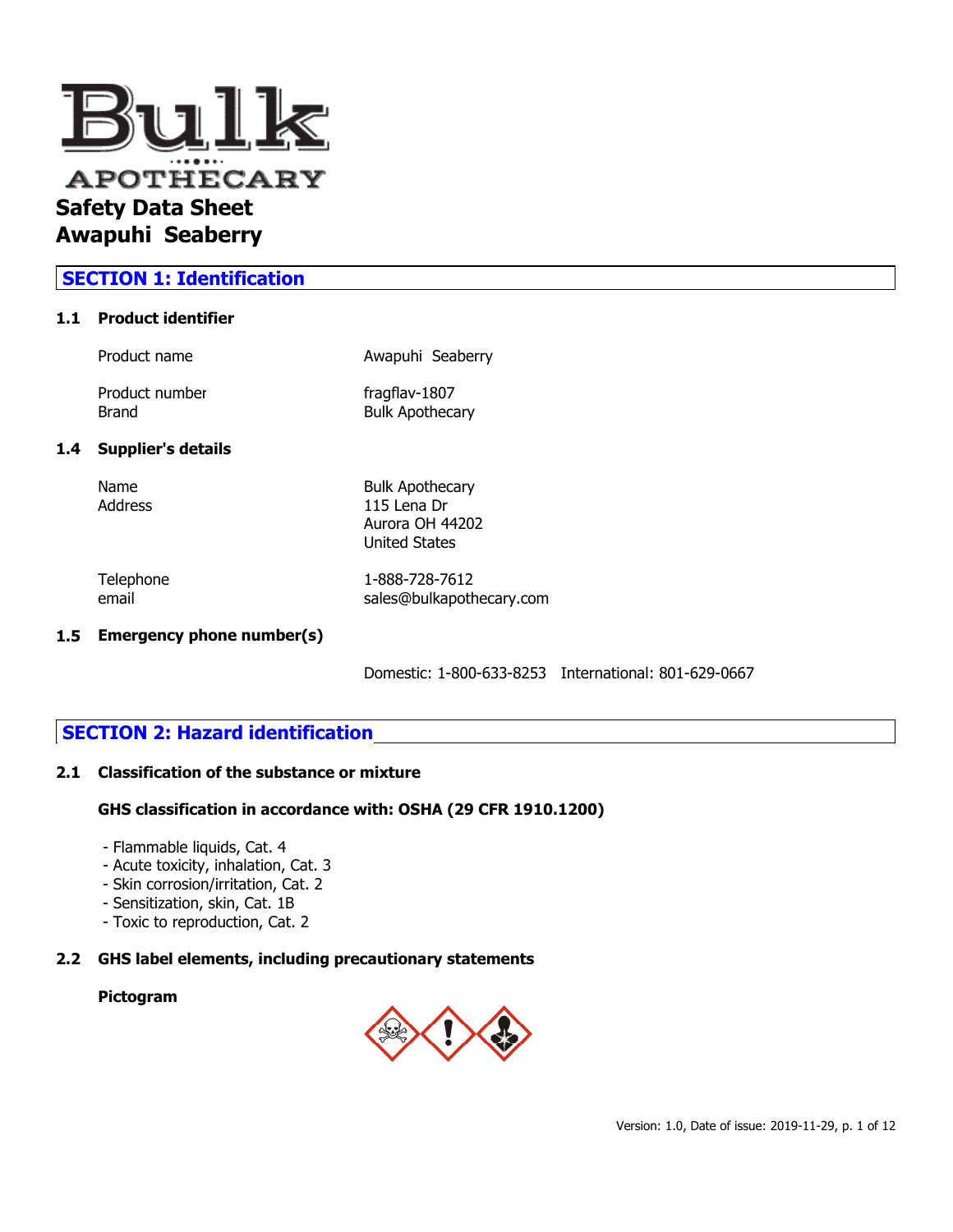| <b>Signal word</b>                | <b>Danger</b>                                                              |
|-----------------------------------|----------------------------------------------------------------------------|
| Hazard statement(s)               |                                                                            |
| H <sub>227</sub>                  | Combustible liquid                                                         |
| H315                              | Causes skin irritation                                                     |
| H317                              | May cause an allergic skin reaction                                        |
| H331                              | Toxic if inhaled                                                           |
| H361                              | Suspected of damaging fertility or the unborn child [effect, route]        |
| <b>Precautionary statement(s)</b> |                                                                            |
| P201                              | Obtain special instructions before use.                                    |
| P <sub>202</sub>                  | Do not handle until all safety precautions have been read and understood.  |
| P210                              | Keep away from heat/sparks/open flames/hot surfaces. No smoking.           |
| P261                              | Avoid breathing dust/fume/gas/mist/vapors/spray.                           |
| P264                              | Wash  thoroughly after handling.                                           |
| P271                              | Use only outdoors or in a well-ventilated area.                            |
| P272                              | Contaminated work clothing must not be allowed out of the workplace.       |
| P280                              | Wear protective gloves/protective clothing/eye protection/face protection. |
| P302+P352                         | IF ON SKIN: Wash with plenty of water/                                     |
| P304+P340                         | IF INHALED: Remove person to fresh air and keep comfortable for breathing. |
| P308+P313                         | IF exposed or concerned: Get medical advice/attention.                     |
| P311                              | Call a POISON CENTER/doctor/                                               |
| P321                              | Specific treatment (see  on this label).                                   |
| P332+P313                         | If skin irritation occurs: Get medical advice/attention.                   |
| P333+P313                         | If skin irritation or rash occurs: Get medical advice/attention.           |
| P362+P364                         | Take off contaminated clothing and wash it before reuse.                   |
| P363                              | Wash contaminated clothing before reuse.                                   |
| P370+P378                         | In case of fire: Use  to extinguish.                                       |
| P403+P233                         | Store in a well-ventilated place. Keep container tightly closed.           |
| P403+P235                         | Store in a well-ventilated place. Keep cool.                               |
| P405                              | Store locked up.                                                           |
| P501                              | Dispose of contents/container to                                           |

## **SECTION 3: Composition/information on ingredients**

#### **3.2 Mixtures**

#### **Hazardous components**

## **1. Benzenepropanal, alpha-methyl-4-(1-methylethyl)-**

| Concentration | $1 - 5 \%$ (weight) |
|---------------|---------------------|
| CAS no.       | 103-95-7            |

#### **2. Orange terpenes**

| Concentration | $1 - 5 \%$ (weight) |
|---------------|---------------------|
| EC no.        | 232-433-8           |
| CAS no.       | 68647-72-3          |

- Aspiration hazard, Cat. 1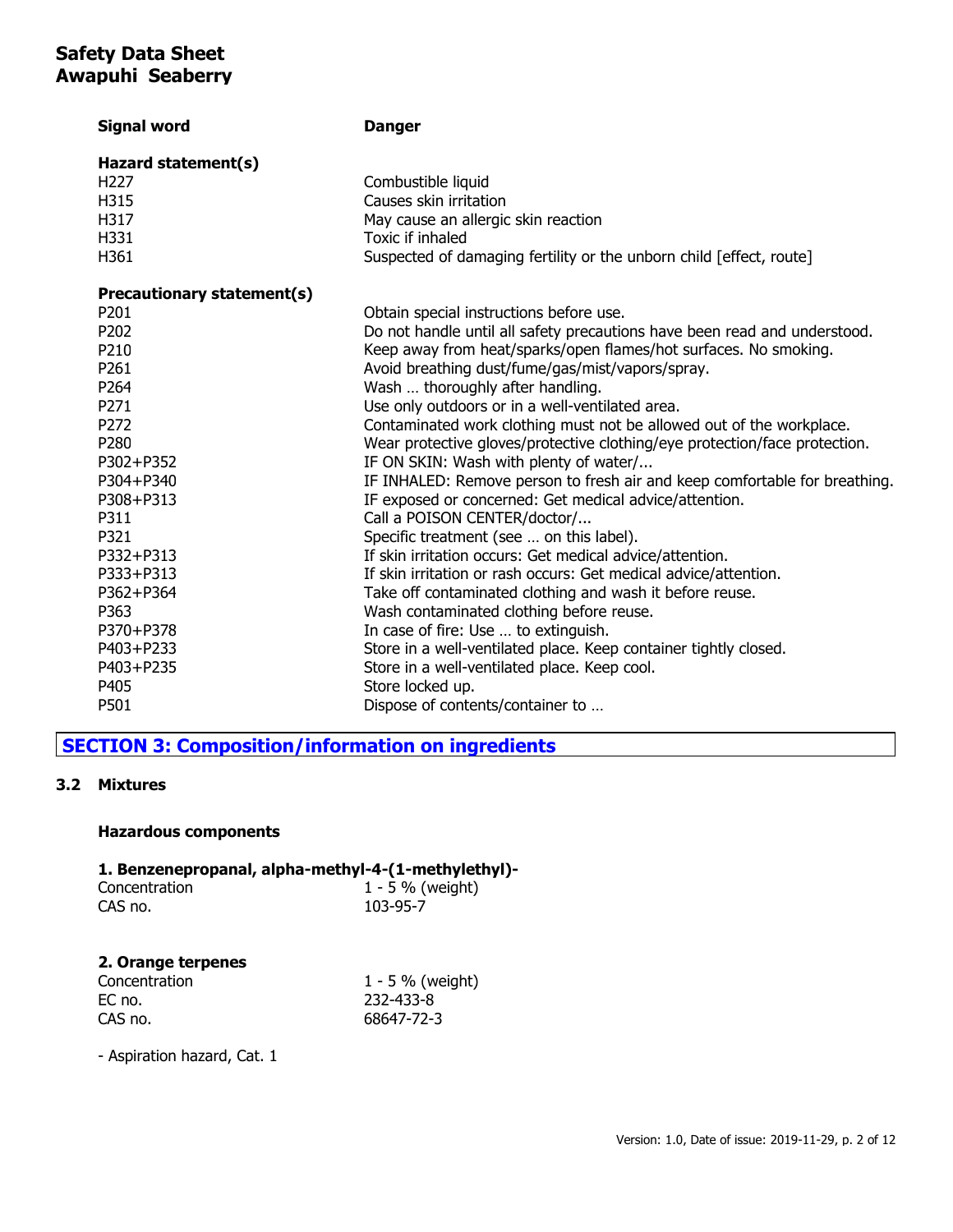- Flammable liquids, Cat. 3
- Hazardous to the aquatic environment acute hazard, Cat. 2
- Hazardous to the aquatic environment long-term hazard, Cat. 2
- Skin corrosion/irritation, Cat. 2

| H <sub>226</sub> | Flammable liquid and vapor                      |
|------------------|-------------------------------------------------|
| H304             | May be fatal if swallowed and enters airways    |
| H315             | Causes skin irritation                          |
| H317             | May cause an allergic skin reaction             |
| H411             | Toxic to aquatic life with long lasting effects |

#### **3. α-Terpineol**

| Concentration | 1 - 5 % (weight) |
|---------------|------------------|
| EC no.        | 233-986-8        |
| CAS no.       | $98 - 55 - 5$    |

- Eye damage/irritation, Cat. 2A

- Flammable liquids, Cat. 4
- Skin corrosion/irritation, Cat. 2
- Specific target organ toxicity, single exposure, Cat. 3

| H <sub>227</sub> | Combustible liquid                |
|------------------|-----------------------------------|
| H315             | Causes skin irritation            |
| H319             | Causes serious eye irritation     |
| H335             | May cause respiratory irritation  |
| H336             | May cause drowsiness or dizziness |

#### **4. PENYLETHYL ALCOHOL**

| Concentration | 1 - 5 % (weight) |
|---------------|------------------|
| CAS no.       | $60 - 12 - 8$    |

#### **5. 2-(4-tert-Butylbenzyl)propionaldehyde**

| Concentration | 1 - 5 % (weight) |
|---------------|------------------|
| EC no.        | 201-289-8        |
| CAS no.       | $80 - 54 - 6$    |

- Acute toxicity, oral, Cat. 4

- Hazardous to the aquatic environment acute hazard, Cat. 2
- Hazardous to the aquatic environment long-term hazard, Cat. 2
- Sensitization, skin, Cat. 1
- Skin corrosion/irritation, Cat. 2
- Toxic to reproduction, Cat. 2

| H302 | Harmful if swallowed                                                |
|------|---------------------------------------------------------------------|
| H315 | Causes skin irritation                                              |
| H317 | May cause an allergic skin reaction                                 |
| H361 | Suspected of damaging fertility or the unborn child [effect, route] |
| H401 | Toxic to aquatic life                                               |
| H411 | Toxic to aquatic life with long lasting effects                     |
|      |                                                                     |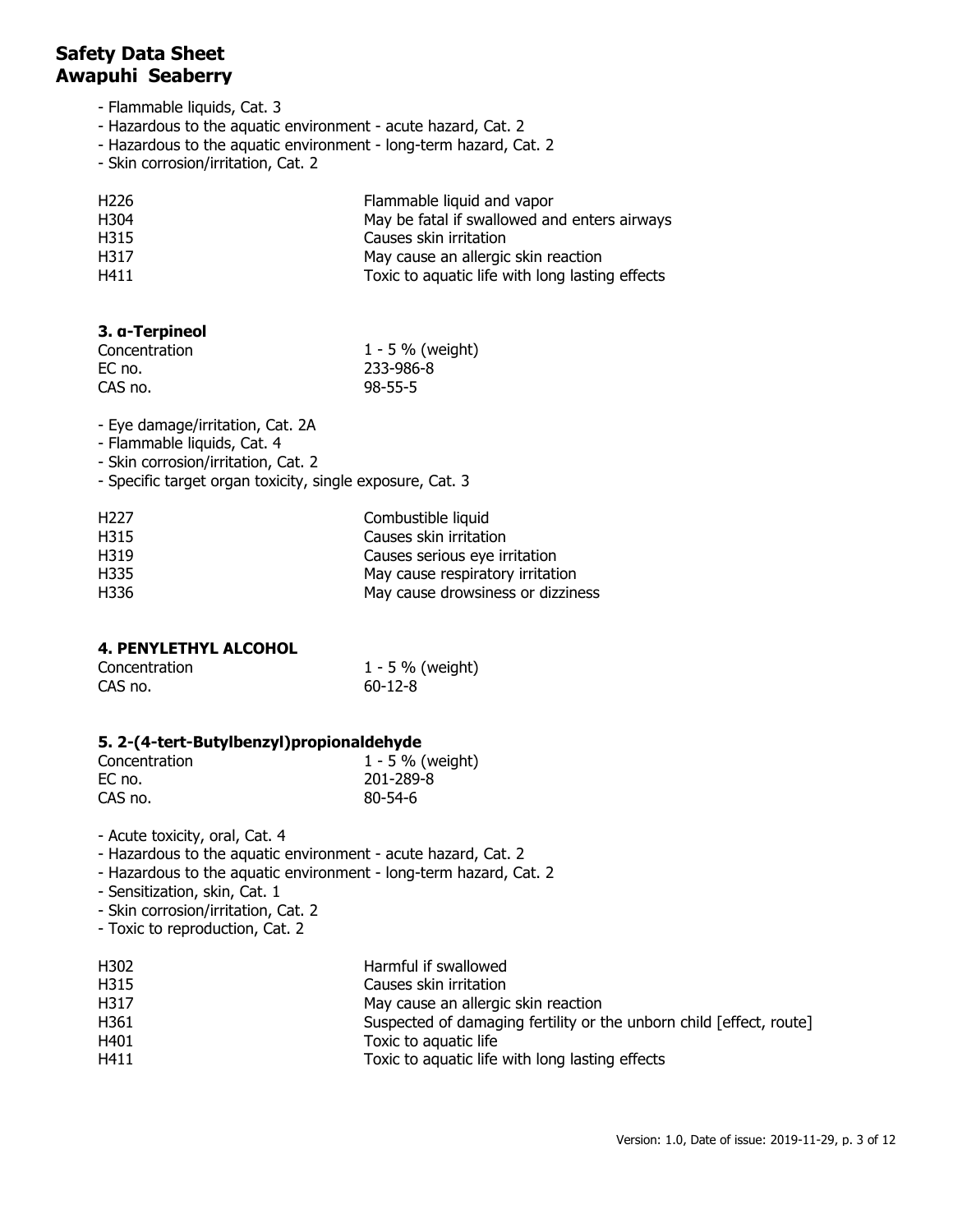#### **6. 6-Octen-1-ol, 3,7-dimethyl-, 1-acetate**

| Concentration | $1 - 5 \%$ (weight) |
|---------------|---------------------|
| CAS no.       | 150-84-5            |

#### **7. Lemon oil**

CAS no. 8008-56-8

Concentration 1 - 5 % (weight)

- Flammable liquids, Cat. 3
- Skin corrosion/irritation, Cat. 2
- Sensitization, skin, Cat. 1
- Aspiration hazard, Cat. 1
- Hazardous to the aquatic environment, short-term (acute), Cat. 2

#### **8. 1,3-Benzodioxole-5-propanal, alpha-methyl-**

| Concentration |  | 1 - 5 % (weight) |
|---------------|--|------------------|
| CAS no.       |  | 1205-17-0        |

#### **9. alpha-Amylcinnamaldehyde**

| Concentration | $1 - 5 \%$ (weight) |
|---------------|---------------------|
| EC no.        | 204-541-5           |
| CAS no.       | 122-40-7            |

- Sensitization, skin, Cat. 1

- Hazardous to the aquatic environment - acute hazard, Cat. 2

- Hazardous to the aquatic environment - long-term hazard, Cat. 2

| H317 | May cause an allergic skin reaction             |
|------|-------------------------------------------------|
| H401 | Toxic to aquatic life                           |
| H411 | Toxic to aquatic life with long lasting effects |

#### **10. Linalool**

| Concentration | 1 - 5 % (weight) |
|---------------|------------------|
| EC no.        | 201-134-4        |
| CAS no.       | 78-70-6          |

- Eye damage/irritation, Cat. 2A

- Flammable liquids, Cat. 4

- Skin corrosion/irritation, Cat. 2

- Hazardous to the aquatic environment - acute hazard, Cat. 3

| H <sub>227</sub> | Combustible liquid            |
|------------------|-------------------------------|
| H315             | Causes skin irritation        |
| H319             | Causes serious eye irritation |
| H402             | Harmful to aquatic life       |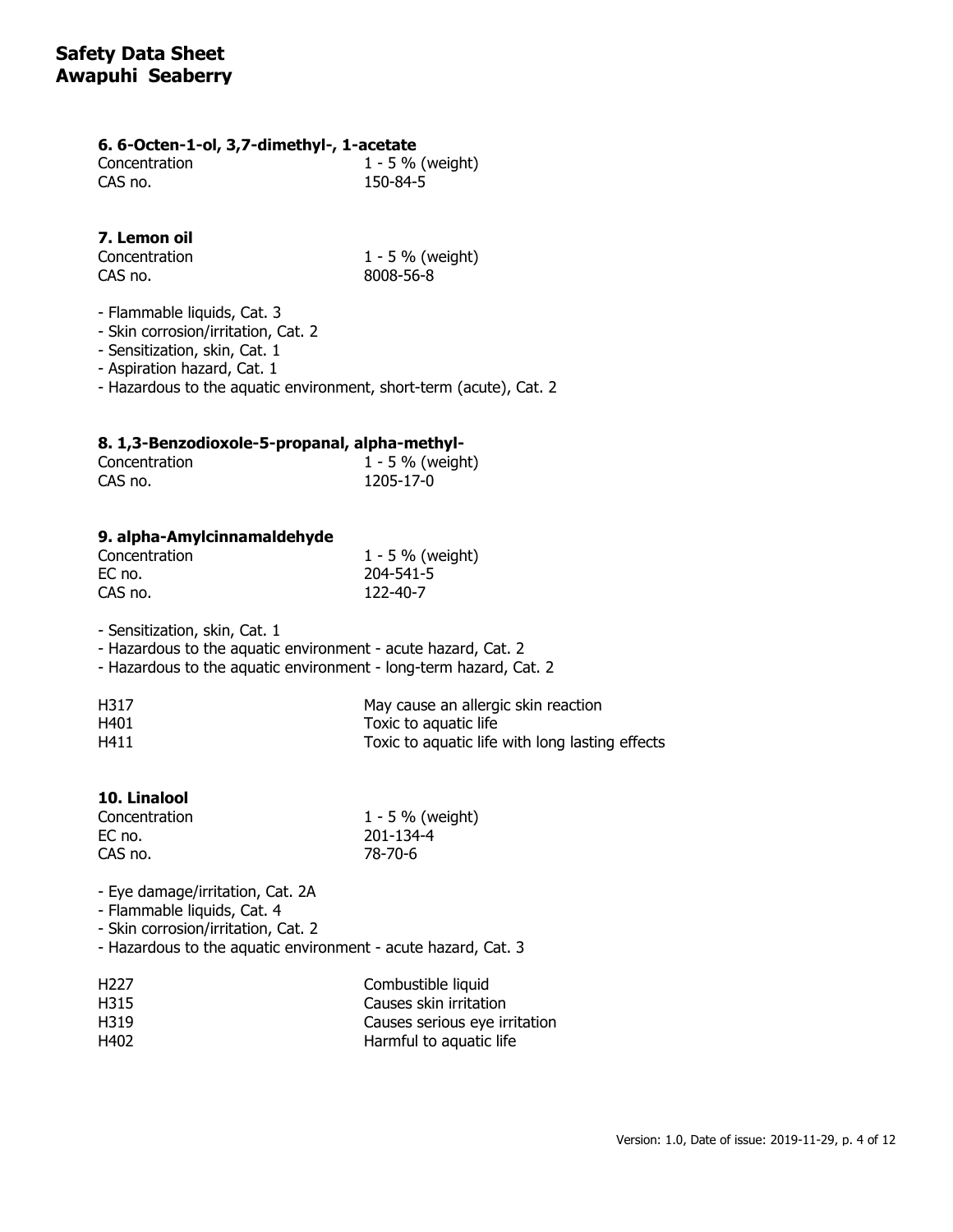#### **11. Hydroxycitronellal**

| Concentration | $0.1 - 1 \%$ (weight) |
|---------------|-----------------------|
| EC no.        | 203-518-7             |
| CAS no.       | 107-75-5              |

- Eye damage/irritation, Cat. 2A

- Sensitization, skin, Cat. 1
- Skin corrosion/irritation, Cat. 2

| H315 | Causes skin irritation              |
|------|-------------------------------------|
| H317 | May cause an allergic skin reaction |
| H319 | Causes serious eye irritation       |

#### **12. Eugenol**

| Concentration | $0.1 - 1 \%$ (weight) |
|---------------|-----------------------|
| EC no.        | 202-589-1             |
| CAS no.       | $97 - 53 - 0$         |

- Eye damage/irritation, Cat. 2A

- Hazardous to the aquatic environment - acute hazard, Cat. 2

- Sensitization, skin, Cat. 1

| H317 | May cause an allergic skin reaction |
|------|-------------------------------------|
| H319 | Causes serious eye irritation       |
| H401 | Toxic to aquatic life               |

# **13. Lemon OIl Terpenes**

CAS no. 68917-33-9

 $0.1 - 1$  % (weight)

### **14. CITRAL**

| Concentration | $0.1 - 1$ % (weight) |
|---------------|----------------------|
| EC no.        | 226-394-6            |
| CAS no.       | 5392-40-5            |
| Index no.     | 605-019-00-3         |
|               |                      |

- Skin corrosion/irritation, Cat. 2 - Sensitization, skin, Cat. 1

| ۰. | э |  |
|----|---|--|
|    | Ξ |  |

Causes skin irritation May cause an allergic skin reaction

## **15. GERANYL ACETATE**

CAS no. 105-87-3

Concentration 0.1 - 1 % (weight)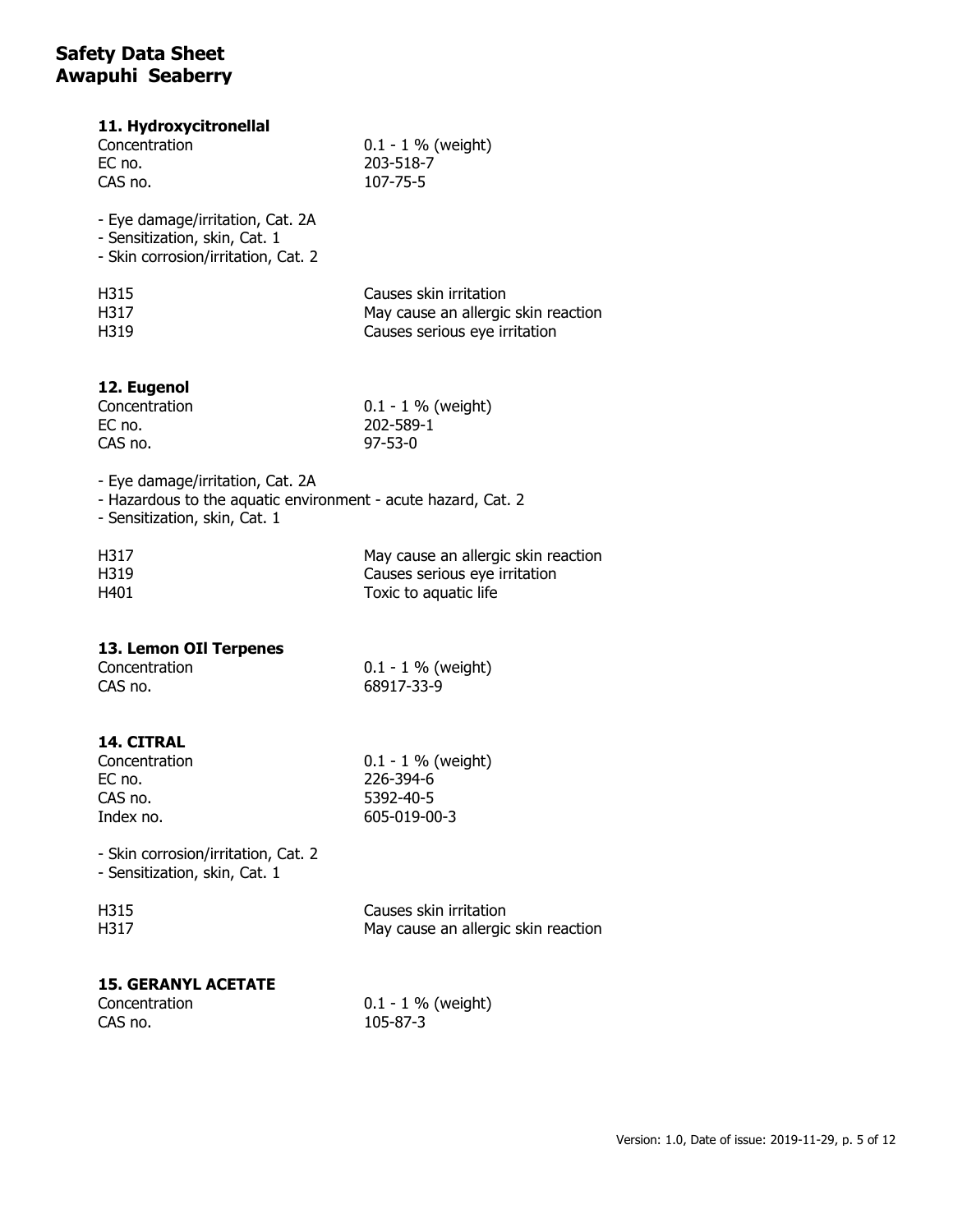#### **16. ALPHA-PINENE** Concentration 0.1 - 1 % (weight)

CAS no. 80-56-8

## **SECTION 4: First-aid measures**

#### **4.1 Description of necessary first-aid measures**

| General advice          | IF exposed or concerned: Get medical advice/attention.                                                                                 |
|-------------------------|----------------------------------------------------------------------------------------------------------------------------------------|
| If inhaled              | Remove person to fresh air and keep comfortable for breathing. Call a<br>doctor.                                                       |
| In case of skin contact | Wash skin with plenty of water. Take off contaminated clothing. If skin<br>irritation or rash occurs:<br>Get medical advice/attention. |
| In case of eye contact  | Rinse eyes with water as a precaution.                                                                                                 |
| If swallowed            | Call a poison center/doctor/physician if you feel unwell.                                                                              |

- **4.2 Most important symptoms/effects, acute and delayed** Irritation. May cause an allergic skin reaction.
- **4.3 Indication of immediate medical attention and special treatment needed, if necessary** Treat symptomatically.

## **SECTION 5: Fire-fighting measures**

#### **5.1 Suitable extinguishing media** Water spray. Dry powder. Foam. Carbon dioxide.

- **5.2 Specific hazards arising from the chemical** Combustible liquid.
- **5.3 Special protective actions for fire-fighters** Do not attempt to take action without suitable protective equipment. Self-contained breathing apparatus. Complete protective clothing.

#### **SECTION 6: Accidental release measures**

- **6.1 Personal precautions, protective equipment and emergency procedures** Ventilate spillage area. No open flames, no sparks, and no smoking. Avoid breathing dust/fume/gas/mist/vapors/spray. Avoid contact with skin and eyes.
- **6.2 Environmental precautions**

Avoid release to the environment.

#### **6.3 Methods and materials for containment and cleaning up** Take up liquid spill into absorbent material. Notify authorities if product enters sewers or public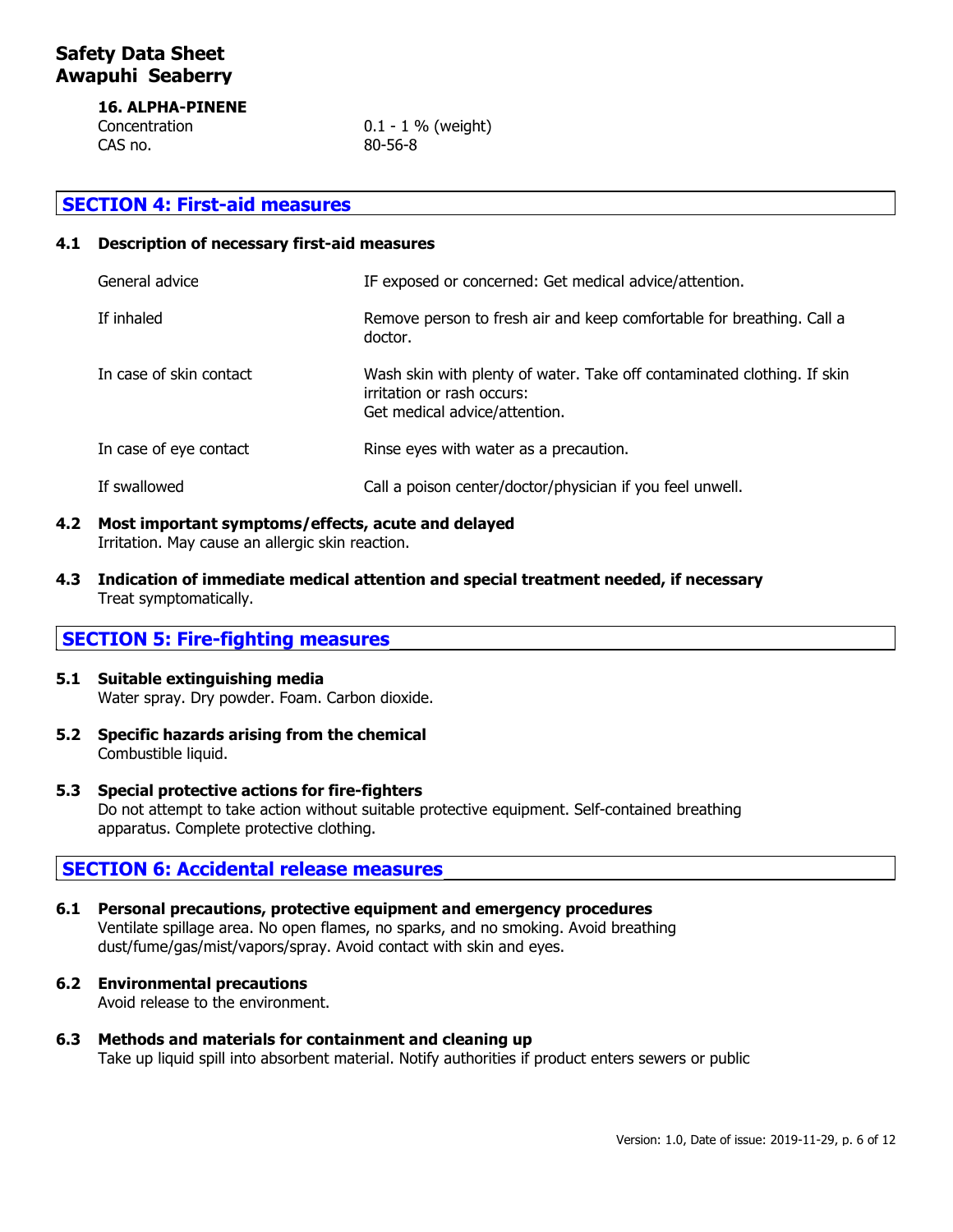waters.

## **SECTION 7: Handling and storage**

#### **7.1 Precautions for safe handling**

Keep away from heat, hot surfaces, sparks, open flames and other ignition sources. No smoking. Wear personal protective equipment. Obtain special instructions before use. Do not handle until all safety precautions have been read and understood. Use only outdoors or in a well-ventilated area. Avoid breathing dust/fume/gas/mist/vapors/spray. Avoid contact with skin and eyes.

#### **7.2 Conditions for safe storage, including any incompatibilities**

Store in a well-ventilated place. Keep cool. Store locked up. Keep container tightly closed.

#### **SECTION 8: Exposure controls/personal protection**

#### **8.1 Control parameters**

**1. Orange oil (CAS: 8028-48-6)** TLV® (Inhalation): 30 ppm (ACGIH)

**2. Lemon oil (CAS: 8008-56-8)** REL-TWA (Inhalation): 10 mg/m3 (total) (NIOSH)

REL-TWA (Inhalation): 5 mg/m3 (resp) (NIOSH)

#### **8.2 Appropriate engineering controls**

Ensure good ventilation of the work station.

#### **8.3 Individual protection measures, such as personal protective equipment (PPE)**



**Eye/face protection** Safety glasses

**Skin protection** Protective gloves

**Body protection** Wear suitable protective clothing

**Respiratory protection** Wear respiratory protection.

### **SECTION 9: Physical and chemical properties**

#### **Information on basic physical and chemical properties**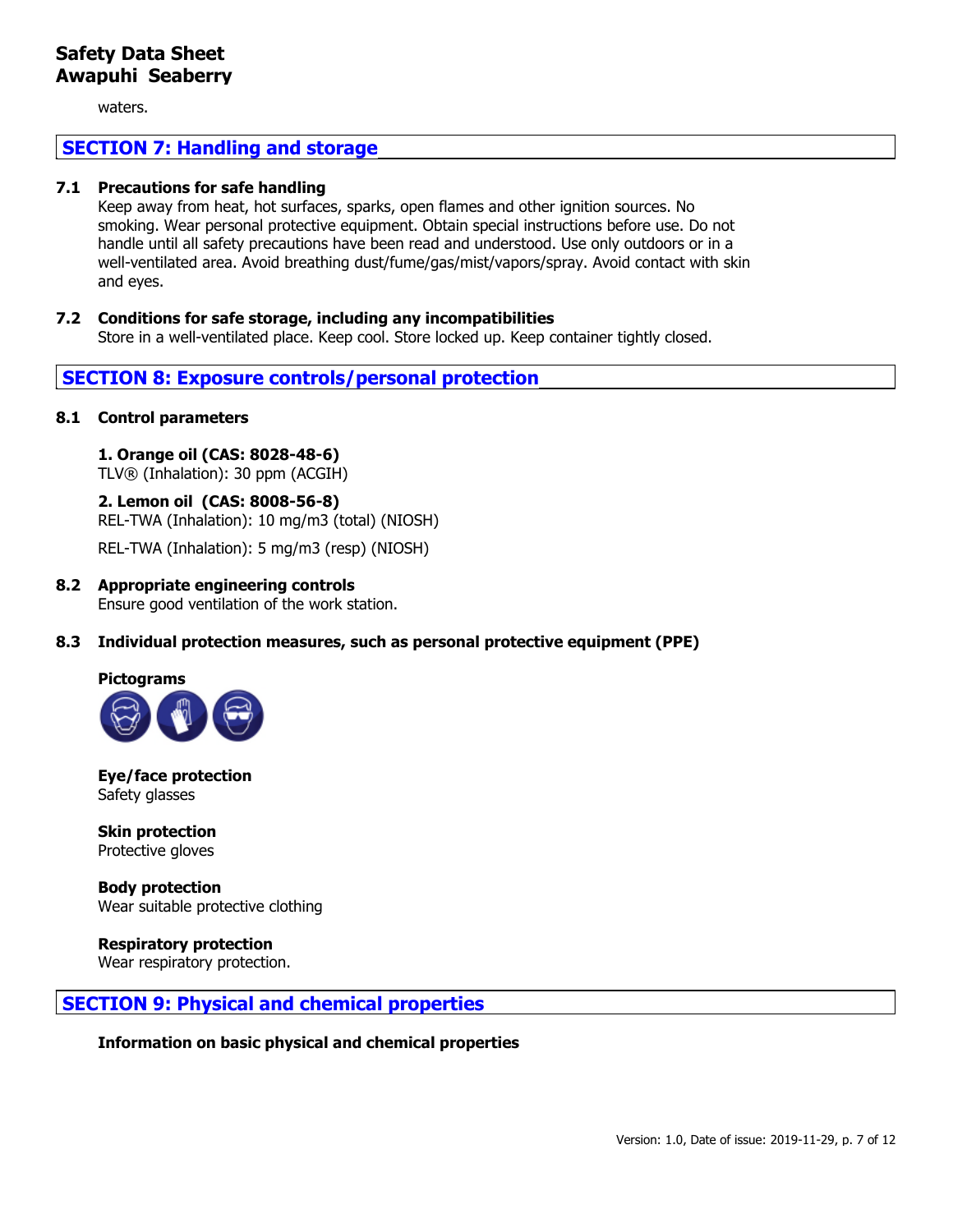Appearance/form (physical state, color, etc.) Pale Yellow Liquid Odor sweet, fruity Odor threshold pH Melting point/freezing point Initial boiling point and boiling range Flash point 82 °C Evaporation rate Flammability (solid, gas) Upper/lower flammability limits Vapor pressure Vapor density Relative density 0.944 (0.934 - 0.954) Solubility(ies) and the soluble of the soluble. Partition coefficient: n-octanol/water Auto-ignition temperature Decomposition temperature Viscosity Explosive properties Oxidizing properties

## **SECTION 10: Stability and reactivity**

#### **10.1 Reactivity**

The product is non-reactive under normal conditions of use, storage and transport.

#### **10.2 Chemical stability**

Stable under normal conditions.

## **10.3 Possibility of hazardous reactions**

No dangerous reactions known under normal conditions of use.

#### **10.4 Conditions to avoid**

Avoid contact with hot surfaces. Heat. No flames, no sparks. Eliminate all sources of ignition.

#### **10.5 Incompatible materials**

Strong oxidizing agents, Acid chlorides, Acid anhydrides

#### **10.6 Hazardous decomposition products**

Under normal conditions of storage and use, hazardous decomposition products should not be produced.

### **SECTION 11: Toxicological information**

#### **Information on toxicological effects**

**Acute toxicity** Not classified

**Skin corrosion/irritation** Causes skin irritation.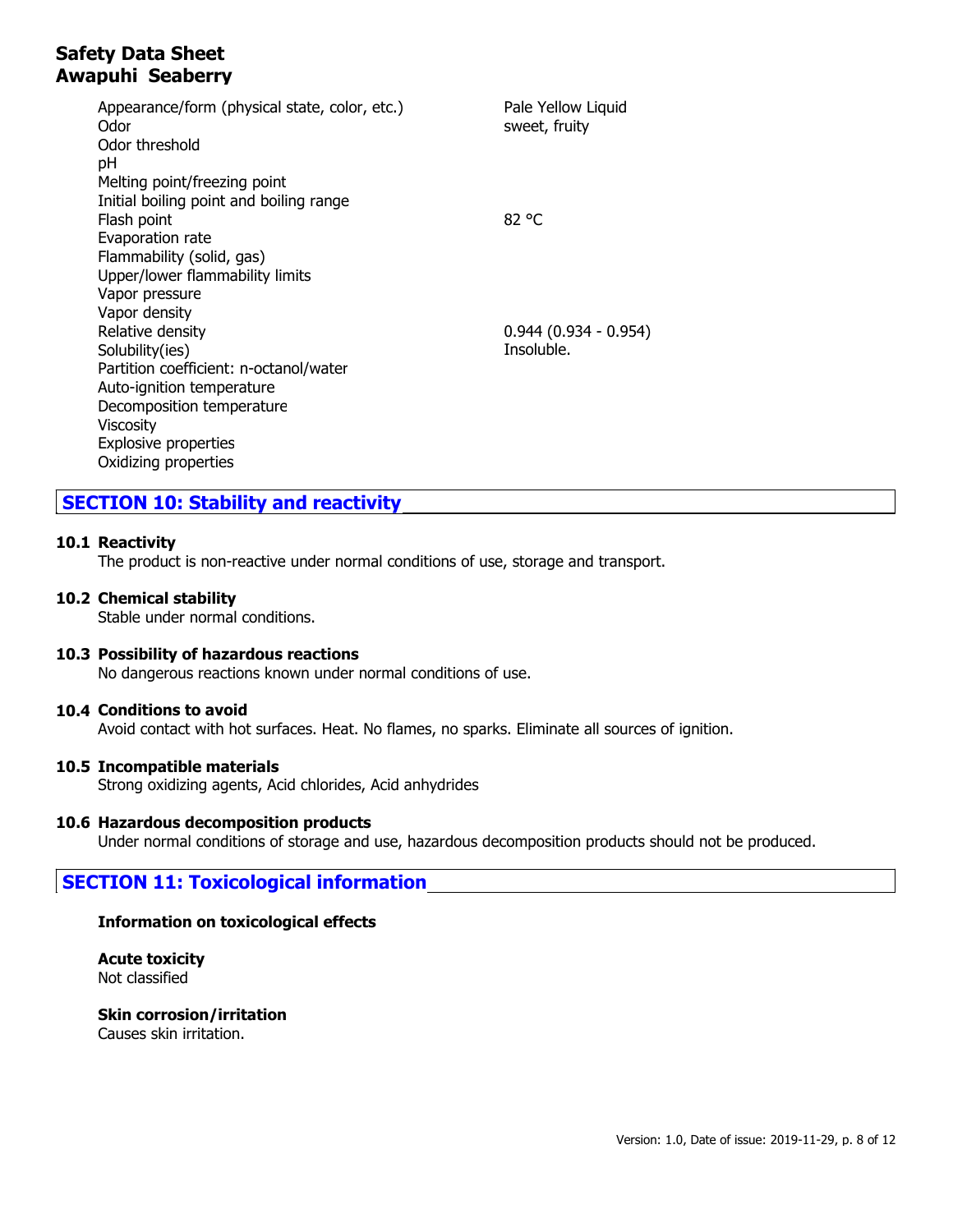#### **Respiratory or skin sensitization**

May cause an allergic skin reaction.

#### **Reproductive toxicity**

Suspected of damaging fertility or the unborn child.

## **SECTION 12: Ecological information**

#### **Toxicity**

The product is not considered harmful to aquatic organisms or to cause long-term adverse effects in the environment

### **SECTION 13: Disposal considerations**

#### **Disposal of the product**

Dispose of contents/container in accordance with licensed collector's sorting instructions.

#### **SECTION 14: Transport information**

**DOT (US)** Not regulated

**IMDG** Not regulated

**IATA** Not regulated

## **SECTION 15: Regulatory information**

#### **15.1 Safety, health and environmental regulations specific for the product in question**

#### **California Prop. 65 Components** Orange terpenes -No

### **Pennsylvania Right To Know Components**

Orange terpenes -Yes

## **New Jersey Right To Know Components**

Orange terpenes -Yes

**Massachusetts Right To Know Components** Orange terpenes -No

**New Jersey Right To Know Components** α-Terpineol CAS-No. 98-55-5

#### **Pennsylvania Right To Know Components**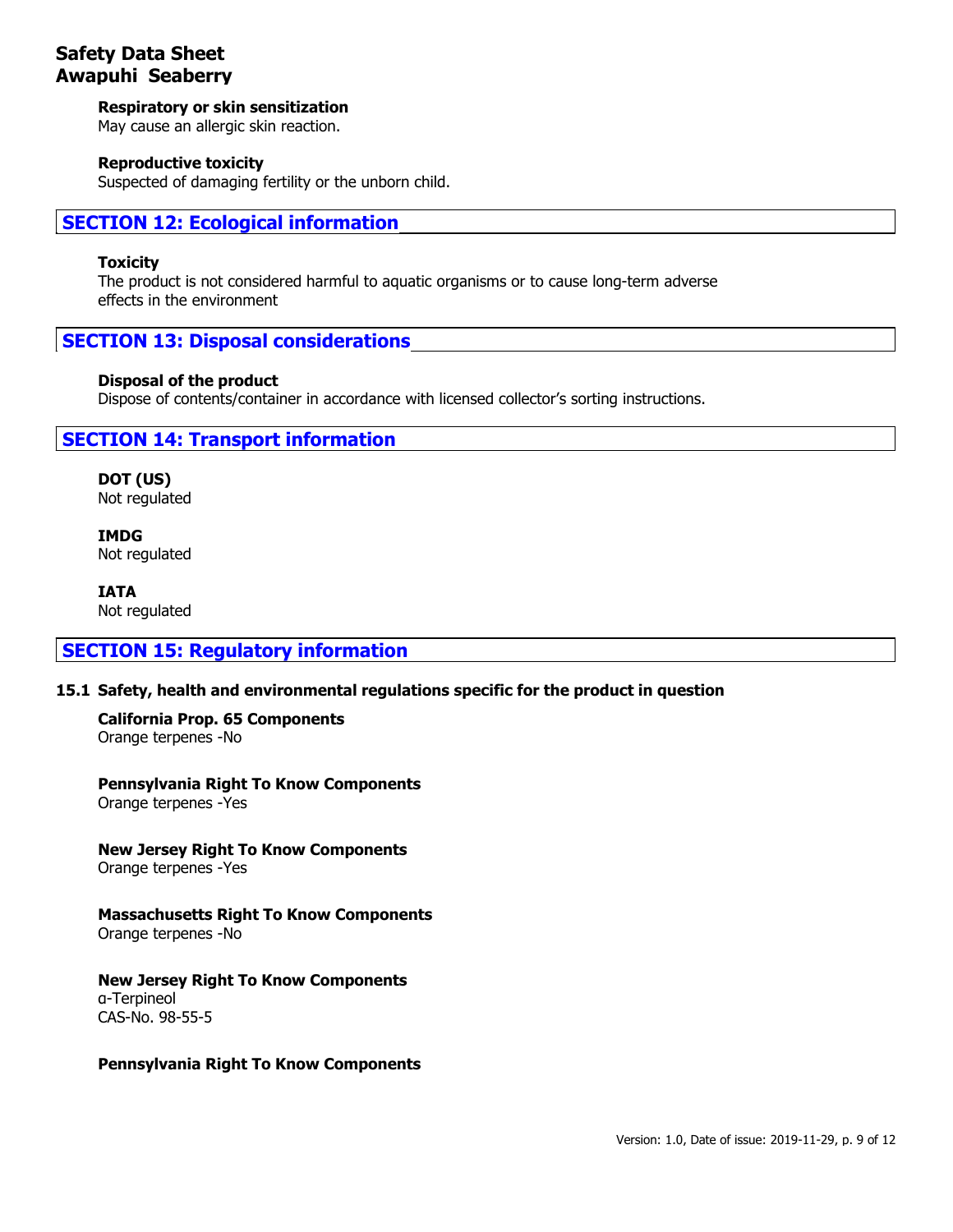α-Terpineol CAS-No. 98-55-5

#### **Massachusetts Right To Know Components**

No components are subject to the Massachusetts Right to Know Act.

#### **California Prop. 65 Components**

This product does not contain any chemicals known to State of California to cause cancer, birth defects, or any other reproductive harm.

#### **SARA 311/312 Hazards**

Acute Health Hazard, Chronic Health Hazard

#### **SARA 313 Components**

This material does not contain any chemical components with known CAS numbers that exceed the threshold (De Minimis) reporting levels established by SARA Title III, Section 313.

#### **SARA 302 Components**

No chemicals in this material are subject to the reporting requirements of SARA Title III, Section 302.

#### **Pennsylvania Right To Know Components**

2-(4-tert-Butylbenzyl)propionaldehyde CAS-No. 80-54-6

#### **New Jersey Right To Know Components**

2-(4-tert-Butylbenzyl)propionaldehyde CAS-No. 80-54-6

#### **New Jersey Right To Know Components**

Lemon oil CAS-No. 8008-56-8

#### **Pennsylvania Right To Know Components**

Lemon oil CAS-No. 8008-56-8

#### **Massachusetts Right To Know Components**

Lemon oil CAS-No. 8008-56-8

#### **SARA 311/312 Hazards**

Fire Hazard, Acute Health Hazard

### **SARA 311/312 Hazards**

Acute Health Hazard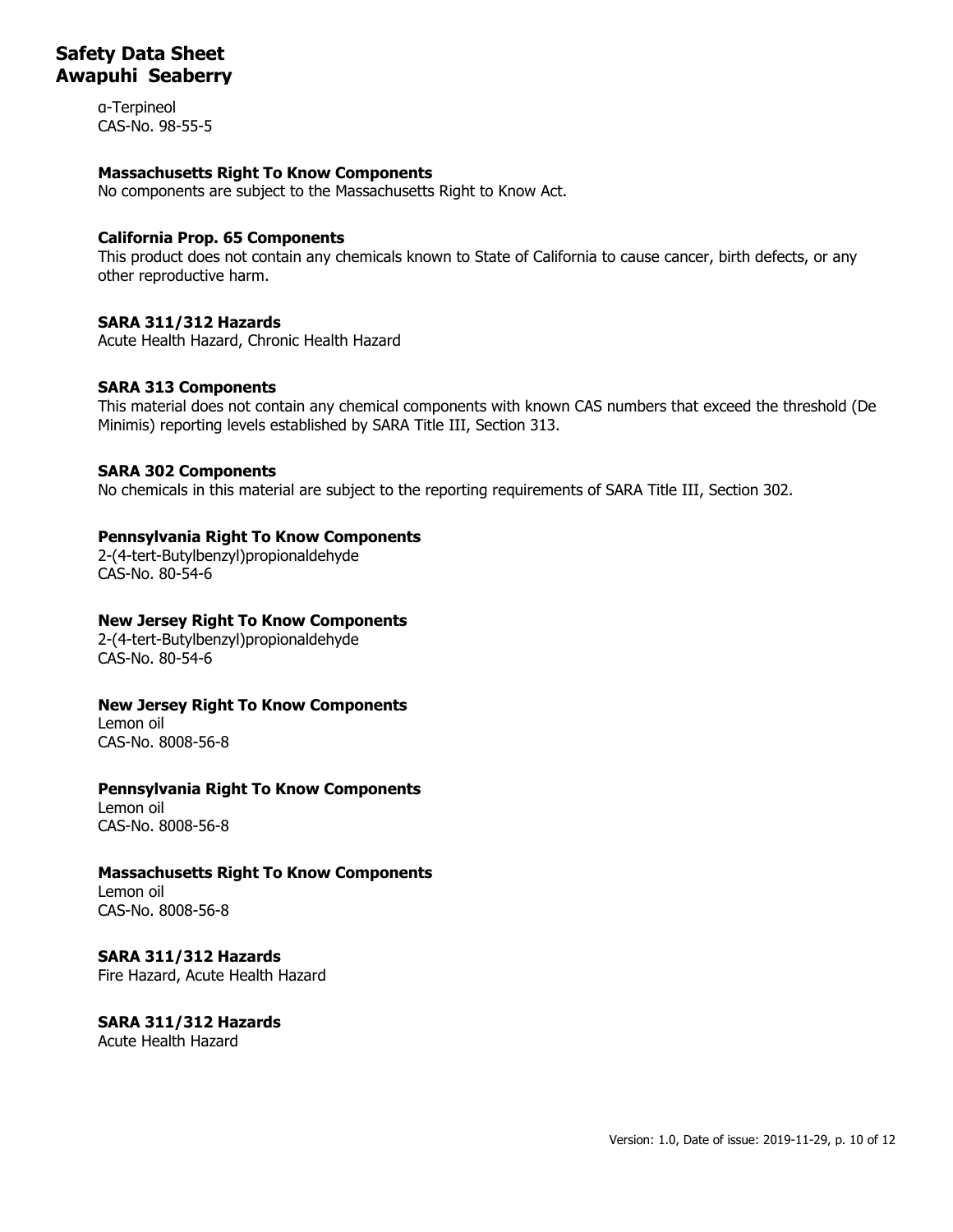#### **Pennsylvania Right To Know Components**

alpha-Amylcinnamaldehyde CAS-No. 122-40-7

#### **New Jersey Right To Know Components**

alpha-Amylcinnamaldehyde CAS-No. 122-40-7

#### **California Prop. 65 Components**

This product does not contain any chemicals known to State of California to cause cancer, birth defects, or any other reproductive harm.

#### **Pennsylvania Right To Know Components**

Linalool CAS-No. 78-70-6

#### **New Jersey Right To Know Components**

Linalool CAS-No. 78-70-6

#### **Pennsylvania Right To Know Components**

Hydroxycitronellal CAS-No. 107-75-5

#### **New Jersey Right To Know Components**

Hydroxycitronellal CAS-No. 107-75-5

#### **Pennsylvania Right To Know Components**

4-(4-Hydroxy-4-methylpentyl)cyclohex-3-enecarbaldehyde CAS-No. 31906-04-4

#### **New Jersey Right To Know Components**

4-(4-Hydroxy-4-methylpentyl)cyclohex-3-enecarbaldehyde CAS-No. 31906-04-4

#### **New Jersey Right To Know Components**

Common name: alpha-PINENE CAS number: 80-56-8

#### **Pennsylvania Right To Know Components**

Chemical name: Bicyclo[3.1.1]hept-2-ene, 2,6,6,trimethyl-CAS number: 80-56-8

#### **15.2 Chemical Safety Assessment**